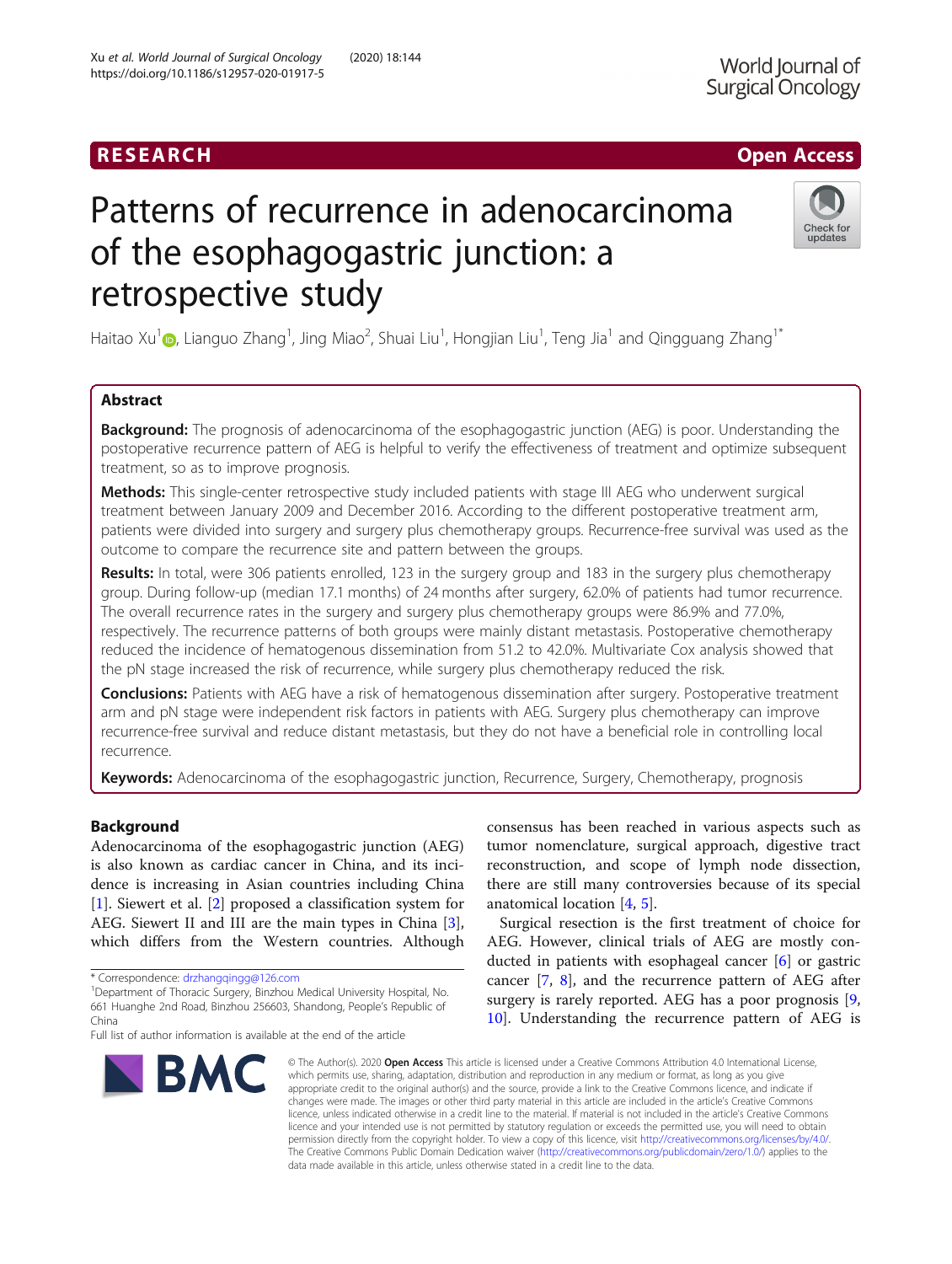helpful to verify the effectiveness of treatment and improve prognosis by optimizing treatment strategies.

Therefore, in this study, we retrospectively analyzed the recurrence sites and patterns of AEG in patients receiving surgery alone and surgery plus chemotherapy, as well as the related factors affecting recurrence-free survival (RFS).

# **Methods**

# Patients

We retrospectively analyzed patients with AEG who underwent surgery in the Binzhou Medical University Hospital between January 2009 and December 2016. The tumor location was classified according to the Siewert classification system based on the contrast radiography, endoscopy, computed tomography, intraoperative findings, and histological examination. Inclusion criteria were as follows: (1) no residual tumor under microscope; (2) patients receiving surgical treatment alone; (3) patients receiving chemotherapy after surgery, but not radiotherapy; (4) patients receiving no fewer than four cycles of adjuvant chemotherapy after surgery; (5) patients with Siewert type II tumor according to the 7th edition of American Joint Committee on Cancer staging [[11\]](#page-6-0), and postoperative pathology stage III; (6) clinical and follow-up data are complete; and (7) no history or coexistence of other malignant tumors. The patients were divided into two groups: surgery group and surgery plus chemotherapy group. This study was approved by the Ethics Committee of the Binzhou Medical University Hospital (No. 2018-WST-2017WS555).

#### Surgery and chemotherapy

The choice of surgical approach depended on tumor size, mode of digestive tract reconstruction, experience of surgeons, and general condition of the patients. The surgical approaches included transthoracic partial esophagectomy plus partial gastrectomy and regional lymph node dissection, and transabdominal total gastrectomy plus partial esophagectomy and regional lymph node dissection. Digestive tract reconstruction involved the tubular stomach or jejunum. Patients received the first chemotherapy within 4–6 weeks after surgery. The chemotherapy regimen was intravenous infusion of 40 mg/m<sup>2</sup> cisplatin for 3 consecutive days and 500 mg/m<sup>2</sup> fluorouracil for 5 consecutive days for four cycles with an interval of 3–4 weeks [\[12\]](#page-6-0).

## Tumor recurrence

Recurrence included local recurrence and distant metastasis. Locoregional recurrence was defined as recurrence of primary tumors or in local lymph nodes. Local lymph nodes included lymph nodes around the celiac axis and in the lower mediastinum. Distant metastasis was defined as hematogenous dissemination (including liver, lung, bone, and other parenchymal organs), pleural metastasis, peritoneal metastasis, and distant lymph node metastasis (including nonregional lymph nodes such as neck, axilla, and subclavian). Local recurrence and distant metastasis were judged by chest or abdominal computed tomography, endoscopy, and cytological or histological examination.

# Follow-up

Clinical data were collected through the electronic medical record management system of Binzhou Medical University Hospital. Regular telephone follow-up, combined with outpatient visit data collection was carried out. The last follow-up date was December 30, 2018. The outcome was RFS, which was defined as the time from surgery to recurrence or death. The patient's age was calculated from the time of operation.

#### Statistical analysis

Classified variables were analyzed by the chi-square test and continuous variables were tested by  $t$  test. The survival curve was drawn by the Kaplan-Meier method. Log rank analysis was used to test the differences in the survival curves. The hazard ratio (HR) and 95% confidence interval (CI) of the survival curves were calculated using the Cox proportional risk model. Univariate and multivariate Cox regression analyses were used to analyze the prognostic factors. The backward-step method was used to optimize the multivariate model. Univariate Cox regression model was also used to analyze the difference in recurrence sites in each treatment group. Statistical analyses were performed using SPSS for Windows version 22.0 (IBM SPSS, Chicago, IL, USA) and STATA for Windows version 15.0 (StataCorp LP, College Station, TX, USA).  $P < 0.05$  was considered statistically significant, and all tests were two-sided.

# Results

# Patients

From January 2009 to December 2016, 530 patients with stage III AEG underwent surgery in the Binzhou Medical University Hospital. We enrolled 306 patients, 123 in the surgery group and 183 in the surgery plus chemotherapy group according to the inclusion criteria. Among the 306 analyzed patients, the median age was 63 years. There were 110 men and 13 women in the surgery group, with a median age of 65 years (range 42–79 years). There were 156 men and 27 women in the surgery plus chemotherapy group, with a median age of 62 years (28–81 years). There were differences in age distribution between the two groups. There was no difference in the baseline distribution of gender, tumor size, cT stage, cN stage, pT stage, pN stage, pTNM stage,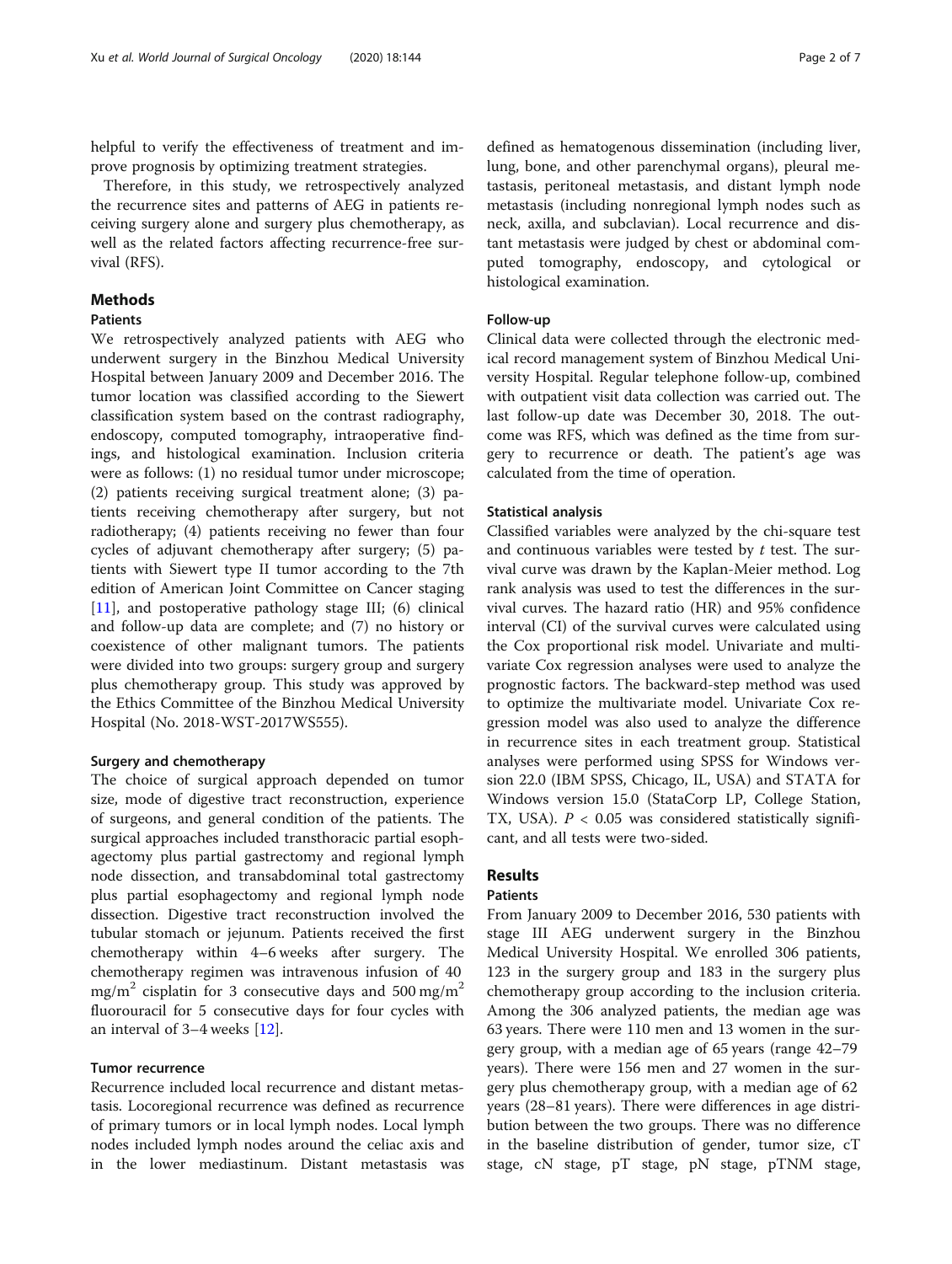histological type, and number of resected lymph nodes between the two groups (Table 1).

## Patterns of recurrence

The median follow-up time was 17.1 months, and median RFS was 17.2 months (12.9 months in the surgery group and 19.6 months in the surgery plus chemotherapy group). Recurrence was found in 248 patients (81.0%), 107 (86.9%) in the surgery group and 141 (77.0%) in the surgery plus chemotherapy group,

Table 1 Baseline patients characteristics

respectively. Within 730 days after surgery, the recurrence rate was 62.0% (190/306). The main recurrence pattern in both groups was distant metastasis. In the surgery group, 29 patients (23.5%) had local recurrence and 85 patients (69.1%) had distant metastasis. In the surgery plus chemotherapy group, 40 patients (21.8%) had local recurrence and 110 patients (60.1%) had distant metastasis. In both groups, seven and nine patients had local recurrence and distant metastasis at the same time. Figures [1](#page-3-0) and [2](#page-3-0) show the differences in RFS and

| Characteristics                | S ( $n = 123$ ), $n$ (%) | $S + CT (n = 183), n (%)$ | $P$ value |
|--------------------------------|--------------------------|---------------------------|-----------|
| Age, years                     |                          |                           | < 0.001   |
| Median                         | 65                       | 62                        |           |
| Range                          | $42 - 79$                | $28 - 81$                 |           |
| Sex                            |                          |                           | 0.287     |
| Male                           | 110 (89.4)               | 156 (85.2)                |           |
| Female                         | 13 (10.6)                | 27 (14.8)                 |           |
| Tumor length, cm               |                          |                           | 0.084     |
| Median                         | 5                        | 5.5                       |           |
| Range                          | $1.8 - 10.0$             | $1.6 - 12.0$              |           |
| pT stage/cT stage              |                          |                           | 0.162     |
| T <sub>2</sub>                 | 3(2.4)                   | 3(1.6)                    |           |
| T3                             | 82 (66.7)                | 104 (56.8)                |           |
| T <sub>4</sub> a               | 38 (30.9)                | 76 (41.5)                 |           |
| pN stage                       |                          |                           | 0.932     |
| N <sub>0</sub>                 | 12 (9.8)                 | 16 (8.7)                  |           |
| N1                             | 23 (18.7)                | 38 (20.8)                 |           |
| N2                             | 39 (31.7)                | 61(33.3)                  |           |
| N3                             | 49 (39.8)                | 68 (37.2)                 |           |
| pTNM stage                     |                          |                           | 0.617     |
| Illa                           | 32 (26.0)                | 44 (24.0)                 |           |
| IIIb                           | 32 (26.0)                | 41 (22.4)                 |           |
| IIIC                           | 59 (48.0)                | 98 (53.6)                 |           |
| Histology                      |                          |                           | 0.770     |
| Well-differentiated AC         | 6(4.9)                   | 10(5.4)                   |           |
| Moderately differentiated AC   | 35 (28.5)                | 53 (29.0)                 |           |
| Poorly differentiated AC       | 57 (46.3)                | 75 (41.0)                 |           |
| Mucinous AC                    | 25 (20.3)                | 45 (24.6)                 |           |
| Method of resection            |                          |                           | 0.053     |
| <b>TTE</b>                     | 70 (56.9)                | 124 (66.8)                |           |
| TAE                            | 53 (43.1)                | 59 (32.2)                 |           |
| Number of resected lymph nodes |                          |                           | 0.278     |
| (mean $\pm$ SD)                | $19.21 \pm 8.734$        | $20.25 \pm 7.848$         |           |
| cN stage                       |                          |                           | 0.917     |
| N <sub>0</sub>                 | 18 (14.6)                | 26 (14.2)                 |           |
| N1                             | 105 (85.4)               | 157 (85.8)                |           |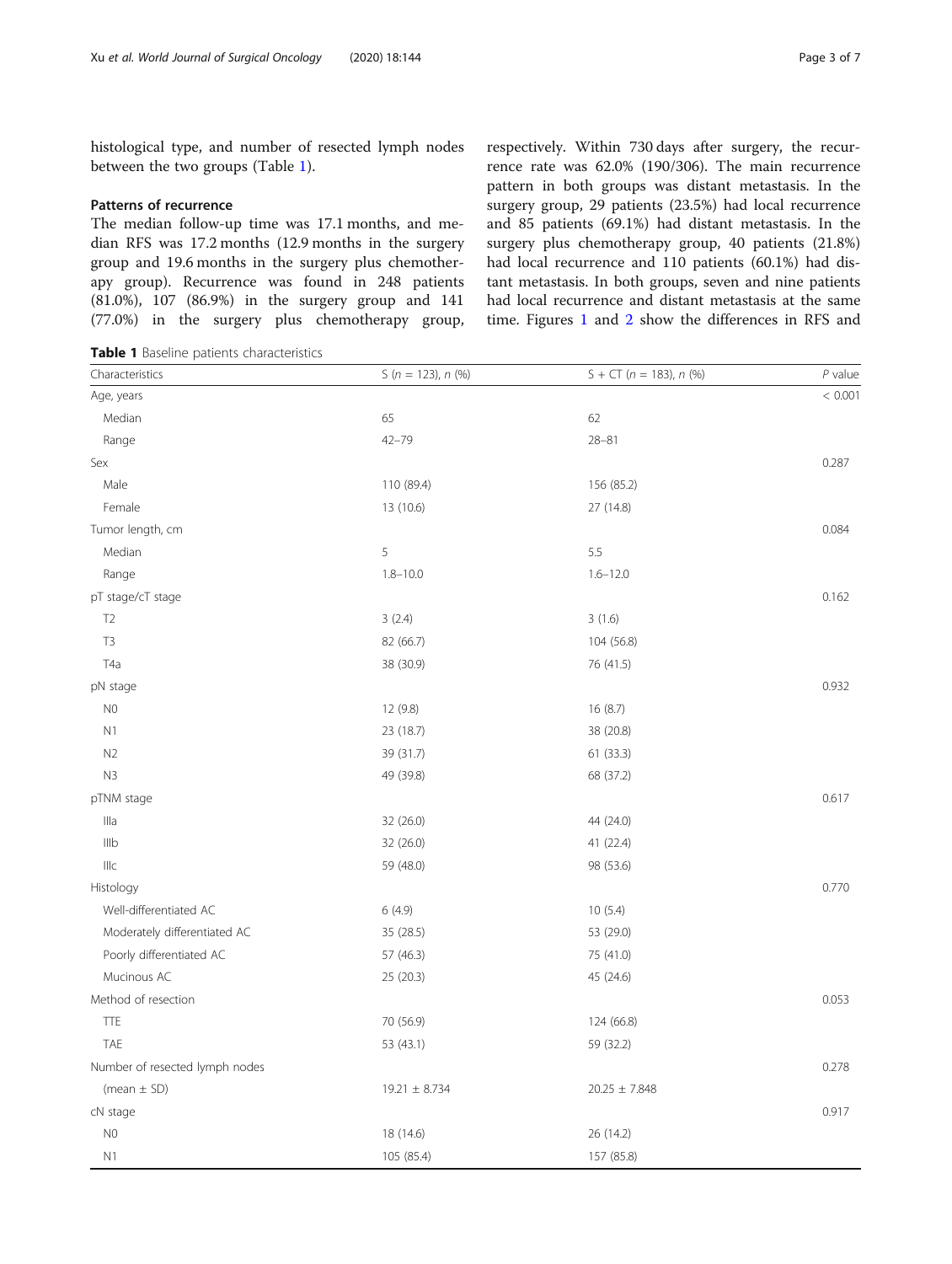<span id="page-3-0"></span>

distant metastasis-free survival (HR =  $0.0.637$ , 95% CI = 0.495–0.820, log rank  $P = 0.0004$ ; HR = 0.632, 95% CI = 0.476–0.839, log rank  $P = 0.0014$ ). There was no difference in locoregional RFS between the two groups  $(HR = 0.648,$ 95% CI =  $0.401 - 1.047$ , log rank P =  $0.074$ ) (Fig. 3).

## Site of tumor recurrence

Tumor recurrence was mainly through hematogenous dissemination. According to univariate Cox analysis, the incidence of hematogenous dissemination was 51.2% in the surgery group and 42.0% in the surgery plus chemotherapy group, with a significant difference between the two groups  $(HR = 0.519, 95\% \text{ CI} = 0.424 - 0.826, P = 0.002)$  $(HR = 0.519, 95\% \text{ CI} = 0.424 - 0.826, P = 0.002)$  $(HR = 0.519, 95\% \text{ CI} = 0.424 - 0.826, P = 0.002)$  (Table 2). There was no significant difference between the two groups



surgery or surgery  $+$  CT. Kaplan-Meier survival curves,  $HR = 0.632$ , 95% CI = 0.476-0.839, log rank  $P = 0.0014$ 



for other recurrence sites: anastomosis, mediastinum, celiac axis, peritoneum, pleura, and nonregional lymph nodes, but the incidence in the surgery plus chemotherapy group was lower than in the surgery group.

# Potential prognostic factors for RFS

Table [3](#page-4-0) lists the potential factors affecting the recurrence of AEG patients after surgery. Univariate Cox analysis showed that treatment arm, age, pN stage, and pTNM stage were potential prognostic factors for recurrence. Multivariate Cox analysis using backward step regression analysis showed that  $pN$  stage (HR = 2.533, 95% CI = 1.951–3.289, P < 0.001) increased the risk of recurrence, while surgery plus chemotherapy (HR = 0.668, 95% CI = 0.519–0.861,  $P = 0.02$ ) reduced the risk of recurrence. Therefore, according to the multivariate analysis, in stage III AEG patients, pN stage and surgery alone represented poor prognosis.

# **Discussion**

Accurate preoperative staging of adenocarcinoma of the esophagogastric junction (AEG) is difficult, especially in lymph node staging. The postoperative treatment plan can be determined according to accurate pathological diagnosis in patients with high recurrence risk. Postoperative adjuvant chemotherapy aims to control potential micrometastasis after surgery and reduce the risk of local recurrence and distant metastasis.

We found that the main sites of local recurrence of AEG were anastomosis and mediastinum in the thoracic cavity (8.1% vs 7.6%, 5.6% vs 4.9%, in the surgery and surgery plus chemotherapy groups, respectively). The recurrence rate in lymph nodes around the celiac axis was 9.7% and 9.2% in the surgery and surgery plus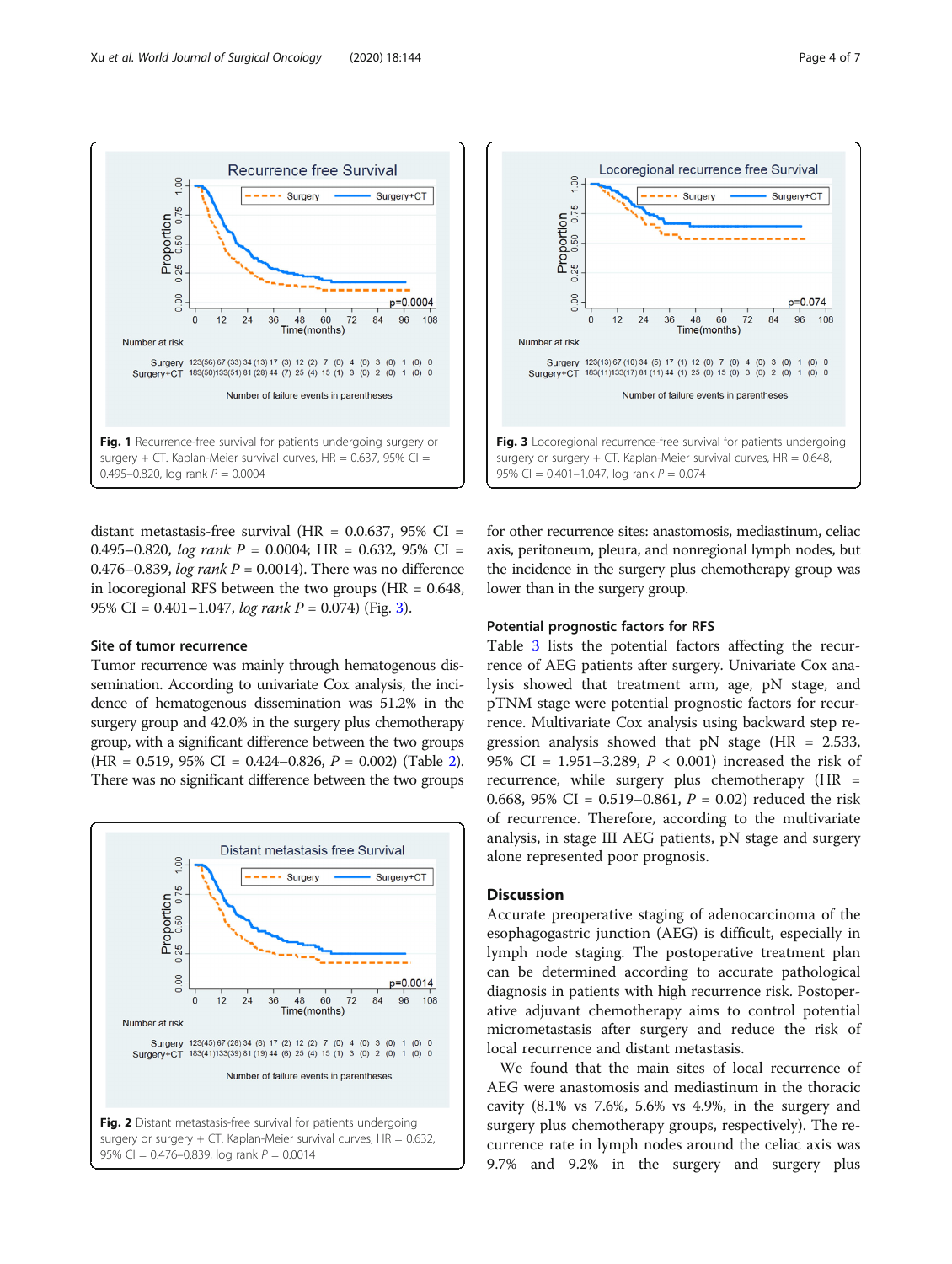nodes in the surgical area, which to some extent affect inhibition of potential micrometastasis in the surgical area by chemotherapeutic drugs. Currently, neoadjuvant chemotherapy and neoadjuvant radiochemotherapy are the hotspots in the field of cancer research. There is also evidence [\[16](#page-6-0)–[18\]](#page-6-0) to indicate that neoadjuvant chemotherapy or neoadjuvant radiochemotherapy can reduce local recurrence of AEG and improve prognosis, but there is still controversy about this treatment [[19\]](#page-6-0). Due to the fear of cancer [[20](#page-6-0)] and concern about complications associated with neoadjuvant therapy, neoadjuvant chemotherapy in our medical center is not smoothly administered. Only 2.4% of our patients received neoadjuvant chemotherapy; therefore, adjuvant treatment after

Patients with AEG have a high risk of hematogenous dissemination after surgery. Liver metastasis can occur as early as 1 month postoperatively. Distant metastasis sites vary, mainly the liver and lungs, with multiple subcutaneous, ovarian, and small intestinal metastases being less common. Compared with surgery alone, surgery plus chemotherapy reduced hematogenous dissemination (51.2% vs 42.0%). Distant pleural and peritoneal

surgery is still valuable in patients.

| Site of recurrence      | S ( $n = 123$ ), $n$ (%) | $S + CT$ (n = 183), n (%) | <b>HR</b> | 95% CI          | $P$ value |
|-------------------------|--------------------------|---------------------------|-----------|-----------------|-----------|
| Anastomosis             | 10(8.1)                  | 14(7.6)                   | 0.664     | $0.294 - 1.497$ | 0.323     |
| Mediastinum             | 7(5.6)                   | 9(4.9)                    | 0.613     | $0.228 - 1.650$ | 0.333     |
| Celiac axis             | 12(9.7)                  | 17(9.2)                   | 0.615     | $0.290 - 1.305$ | 0.205     |
| Pleural                 | 18 (14.6)                | 21(11.4)                  | 0.588     | $0.313 - 1.105$ | 0.099     |
| Peritoneal              | 5(4.0)                   | 7(3.8)                    | 0.712     | $0.226 - 2.249$ | 0.563     |
| Hematogenous            | 63 (51.2)                | 77 (42.0)                 | 0.591     | $0.424 - 0.826$ | 0.002     |
| Nonregional lymph nodes | 9(7.3)                   | 13(7.1)                   | 0.985     | $0.292 - 1.605$ | 0.383     |

<span id="page-4-0"></span>Table 2 Results of univariate Cox regression analysis of RFS time per treatment arm

chemotherapy groups, respectively, suggesting that Siewert II AEG may metastasize both downward and upward, showing bidirectional features. Multicenter studies [[13\]](#page-6-0) have shown that proximal gastrectomy, lower esophageal resection, and local lymph node resection are the minimum requirements for surgical treatment of AEG. Expanding esophagectomy and enlarging the scope of lymph node dissection do not improve local recurrence [\[14](#page-6-0)]. Other studies [[15\]](#page-6-0) have shown that the overall survival is not significantly related to the dissected mediastinal lymph nodes. In our study, there was no difference in the recurrence rate between patients treated with transthoracic or abdominal surgery. However, the local recurrence rate in the surgery group was higher than that in the surgery plus chemotherapy group (23.5% vs 21.8%). Although the Kaplan-Meier curve showed no significant difference in local recurrence between the two groups, the survival curve of the surgery plus chemotherapy group was above that of the surgery group, suggesting that the surgery plus chemotherapy had a tendency to reduce local recurrence, and the effect was not significant, which might be related to the surgical injury and blockage of blood vessels and lymph

|  |  | Table 3 Univariate and multivariable Cox regression analyses for RFS |
|--|--|----------------------------------------------------------------------|
|  |  |                                                                      |

| Factor                                              | Recurrence incidence (%) |           | Univariable            |           | Multivariable          |           |
|-----------------------------------------------------|--------------------------|-----------|------------------------|-----------|------------------------|-----------|
|                                                     | S                        | $S + CT$  | HR (95% CI)            | $P$ value | HR (95% CI)            | $P$ value |
| Age, years ( $\leq$ 63/> 63)                        | 80.7/91.5                | 74.1/81.6 | 1.451 (1.130-1.863)    | 0.03      | 1.282 (0.996-1.651)    | 0.054     |
| Sex (male/female)                                   | 87.2/84.6                | 77.5/74.0 | $0.890(0.610 - 1.298)$ | 0.546     | NA.                    |           |
| Histology (AC/mucinous AC)                          | 85.7/92.0                | 76.0/80.0 | 1.072 (0.800-1.436)    | 0.642     | NA.                    |           |
| Tumor length, cm $(\leq 5.5/> 5.5)$                 | 88.5/84.9                | 76.8/77.2 | $0.979(0.762 - 1.257)$ | 0.865     | NA.                    |           |
| $pT$ stage $(T2, T3/T4a)$                           | 92.9/73.6                | 78.5/75.0 | $0.804(0.618 - 1.045)$ | 0.103     | <b>NA</b>              |           |
| pN stage (N0, N1, N2/N3)                            | 82.4/93.8                | 64.3/98.5 | 2.624 (2.021-3.407)    | < 0.001   | 2.533 (1.951-3.289)    | < 0.001   |
| pTNM stage (IIIa, IIIb/IIIc)                        | 84.3/89.8                | 61.1/90.8 | 2.087 (1.614-2.698)    | < 0.001   | 1.214 (0.804-1.833)    | 0.356     |
| ALI (no/yes)                                        | 87.5/85.7                | 72.5/85.7 | 1.222 (0.938-1.592)    | 0.138     | NA.                    |           |
| PNI (no/yes)                                        | 88.7/84.6                | 74.7/80.0 | 1.266 (0.984-1.627)    | 0.067     | NA.                    |           |
| Method of resection (TTE/TAE)                       | 88.5/84.9                | 88.2/66.1 | $0.799(0.614 - 1.040)$ | 0.096     | NA.                    |           |
| Treatment arm (S/S+CT)                              | 86.9                     | 77.0      | $0.637(0.495 - 0.820)$ | < 0.001   | $0.668(0.519 - 0.861)$ | 0.02      |
| Number of resected lymph nodes ( $\leq$ 19/ $>$ 19) | 87.1/77.0                | 86.8/77.1 | $0.954(0.743 - 1.224)$ | 0.712     | NA.                    |           |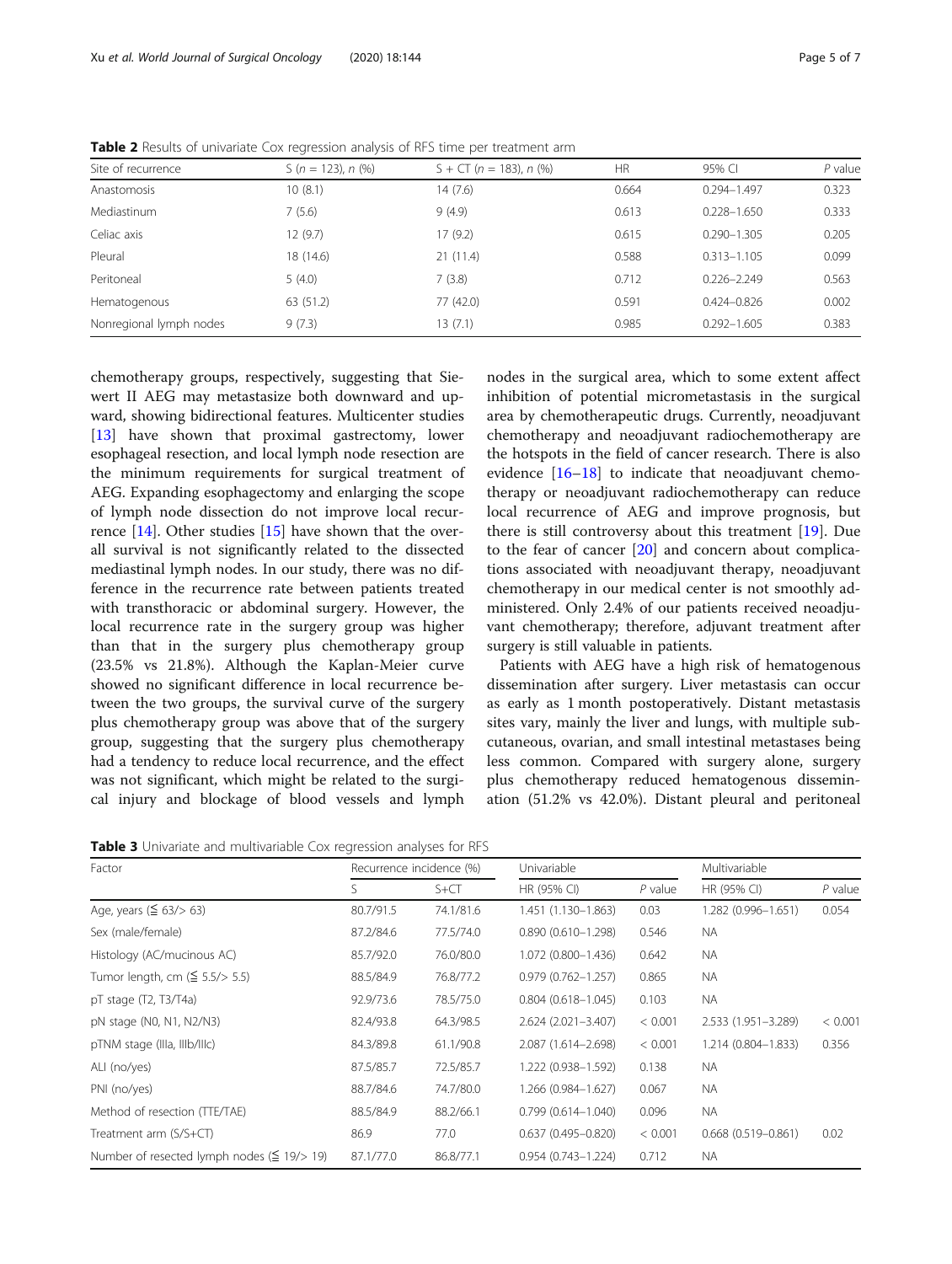metastases occurred in some patients via implantation or hematogenous dissemination of cancer cells. But whether implantation of cancer cells occurred during surgery or was caused by long-term hematogenous dissemination is unclear. In univariate Cox analysis, it was found that the ratio of pleural and peritoneal metastases in the surgery plus chemotherapy group was lower than that in the surgery group (3.8% vs 4.0%, 11.4% vs 14.6%) but these differences were not significant ( $P = 0.563$ , 0.099).

In our study, within 24 months after surgery, most patients had a recurrence (62.0%, 190/306): 72.3% (89/123) in the surgery group and 55.1% (101/183) in the surgery plus chemotherapy group, indicating that advanced AEG has high potential of early recurrence. Previous studies have shown that survival rates of patients with tumor recurrence are low, especially in those with earlier recurrence [\[21](#page-6-0), [22](#page-6-0)]. Multivariate Cox analysis showed that patients with higher pN stage were more prone to recurrence. Surgery plus chemotherapy may be beneficial to RFS, but the recurrence rate was still high. Therefore, for AEG patients, we should focus on pN staging, modify the follow-up protocol within 2 years after surgery, and increase the frequency of follow-up appropriately, so as to find timely evidence of recurrence and formulate subsequent treatment strategies. At the same time, we found an interesting phenomenon in that the age of patients in the surgery plus chemotherapy group was lower than that in the surgery group (median age 62 years vs 65 years,  $P < 0.001$ ). Univariate Cox analysis showed that older age was associated with recurrence after surgery. This indicated that the younger patients had higher compliance with subsequent treatment, thus improving the prognosis.

This retrospective study had some limitations: although there were inclusion criteria, there may have been selection bias; for example, patients who were lost to follow up may have had no recurrence. Unfortunately, we were unable to obtain sufficient data on follow-up treatment after relapse. This study was conducted in a single center, which helped us to understand the recurrence mode of advanced AEG and improve subsequent treatment strategies. Strengthening health education and improving patient compliance, and increasing the surgical area (including lower mediastinum and upper abdomen) for radiotherapy may also help to reduce local recurrence. However, the ARTIST (Adjuvant Chemoradiation Therapy in Stomach Cancer) trial [[23\]](#page-6-0) found that additional postoperative radiotherapy had the same benefit as chemotherapy alone in preventing recurrence of gastric cancer. Therefore, while focusing on randomized clinical trials [\[24](#page-6-0), [25\]](#page-6-0), we also need to develop and optimize treatment strategies that accord with the medical conditions of the local area. We found that stage III AEG mainly metastasizes to distant sites, predominantly through hematogenous transmission. We recommend increasing the number of follow-up visits within 2 years after surgery, especially in the second year. Surgery plus chemotherapy can improve RFS and reduce distant metastasis, but they do not have a beneficial role in controlling local recurrence.

# Conclusions

Patients with AEG have a high risk of hematogenous dissemination after surgery. Postoperative treatment arm and pN stage were independent risk factors in patients with AEG. Surgery plus chemotherapy may be beneficial to RFS, but the recurrence rate was still high. For AEG patients, we should focus on pN staging, and the future direction in this field will probably focus on modifying the follow-up protocol after surgery, strengthening health education and improving patient compliance, and increasing the surgical area for radiotherapy.

#### Abbreviations

AEG: Adenocarcinoma of the esophagogastric junction; RFS: Recurrence-free survival; S: Surgery; CT: Chemotherapy; HR: Hazard ratio; CI: Confidence interval; AC: Adenocarcinoma; p: Pathologic; c: Clinical; ALI: Angiolymphatic invasion; PNI: Perineural invasion; TTE: Transthoracic esophagoastrectomy; n: Number; TAE: Transabdominal esophagoastrectomy; NA: Not applicable

#### Acknowledgements

Not applicable.

#### Authors' contributions

XHT and ZQG built the conception and designed the study. ZLG, MJ, and LS provided statistical analysis and interpretation. LHJ and JT re-analyzed the data. XHT wrote the manuscript. ZQG reviewed and revised the manuscript. All authors have read and approved the final manuscript.

#### Funding

Supported by the Shandong Medical Science and Technology Development Program (No. 2017WS555).

#### Availability of data and materials

The data used and analyzed in the current study are available from the corresponding author upon reasonable request.

#### Ethics approval and consent to participate

This study was approved by the Ethics Committee of the Binzhou Medical University Hospital (No. 2018-WST-2017WS555).

#### Consent for publication

Not applicable.

#### Competing interests

The authors declare that there is no conflict of interest related to this study.

#### Author details

<sup>1</sup> Department of Thoracic Surgery, Binzhou Medical University Hospital, No. 661 Huanghe 2nd Road, Binzhou 256603, Shandong, People's Republic of China. <sup>2</sup> Department of Neonatal Intensive Care Unit, Binzhou People's Hospital, No. 515 Huanghe 7th Road, Binzhou 256603, Shandong, People's Republic of China.